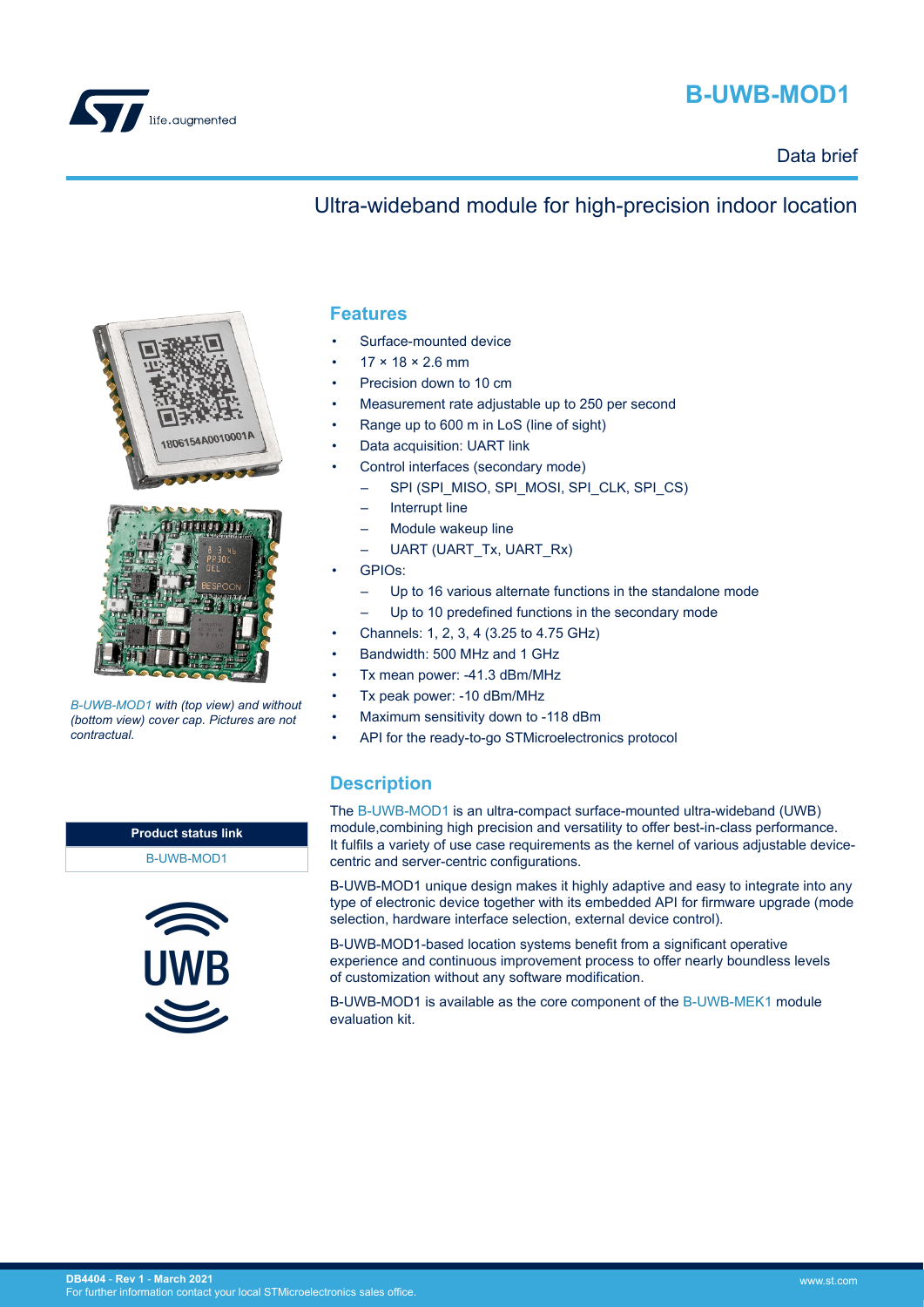# **1 Ordering information**

[B-UWB-MOD1](https://www.st.com/en/product/b-uwb-mod1?ecmp=tt9470_gl_link_feb2019&rt=db&id=DB4404) is only available as ultra-wideband module evaluation kit [\(B-UWB-MEK1\)](https://www.st.com/en/product/b-uwb-mek1?ecmp=tt9470_gl_link_feb2019&rt=db&id=DB4404). The B-UWB-MOD1 UWB module embeds the [STM32L476JE](https://www.st.com/en/product/stm32l476je?ecmp=tt9470_gl_link_feb2019&rt=db&id=DB4404) microcontroller based on the Arm® Cortex®-M4 processor.

*Note: Arm is a registered trademark of Arm Limited (or its subsidiaries) in the US and/or elsewhere.*

arm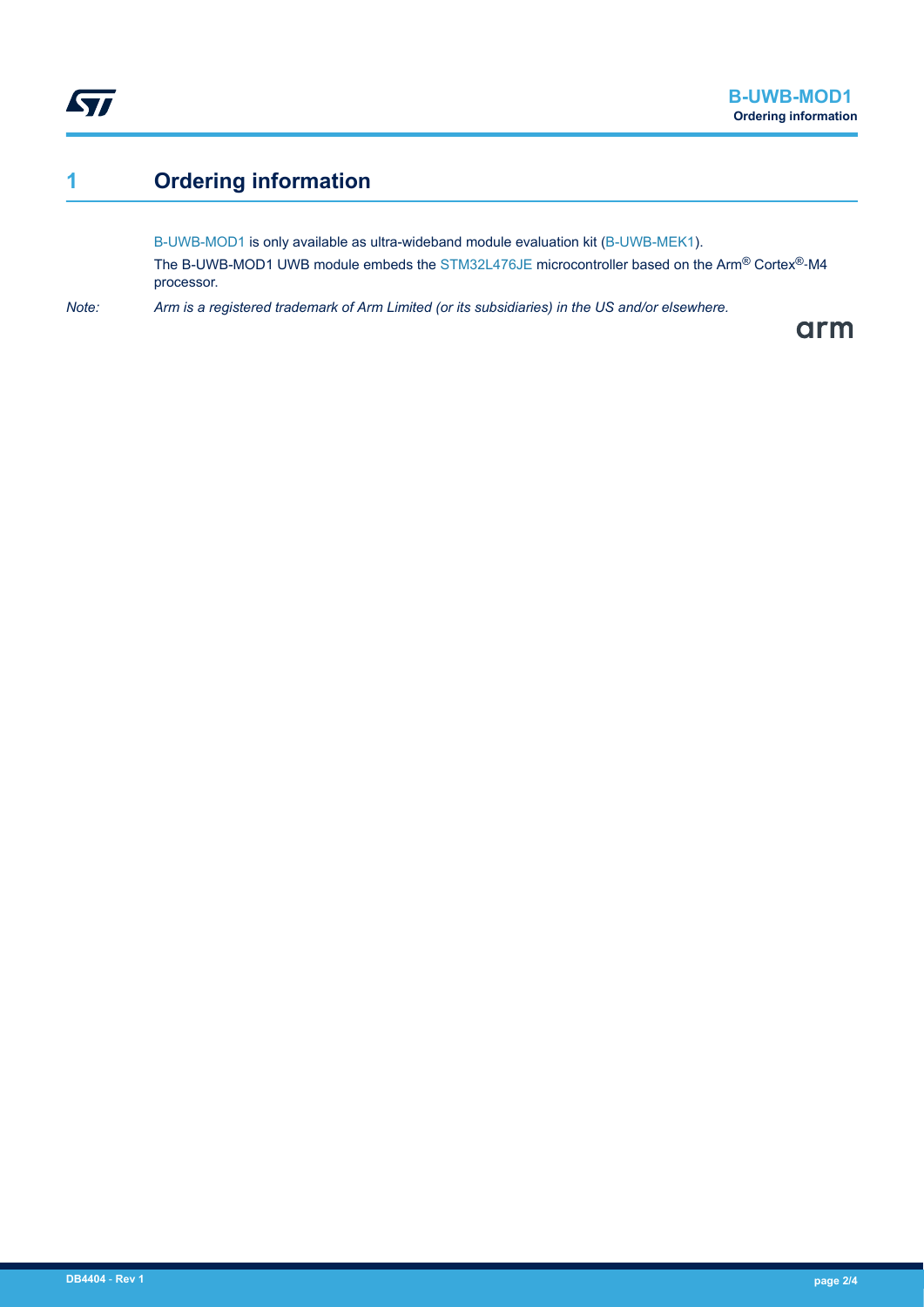# **Revision history**

### **Table 1. Document revision history**

| <b>Date</b> | <b>Revision</b> | <b>Changes</b>   |
|-------------|-----------------|------------------|
| 15-Mar-2021 |                 | Initial release. |